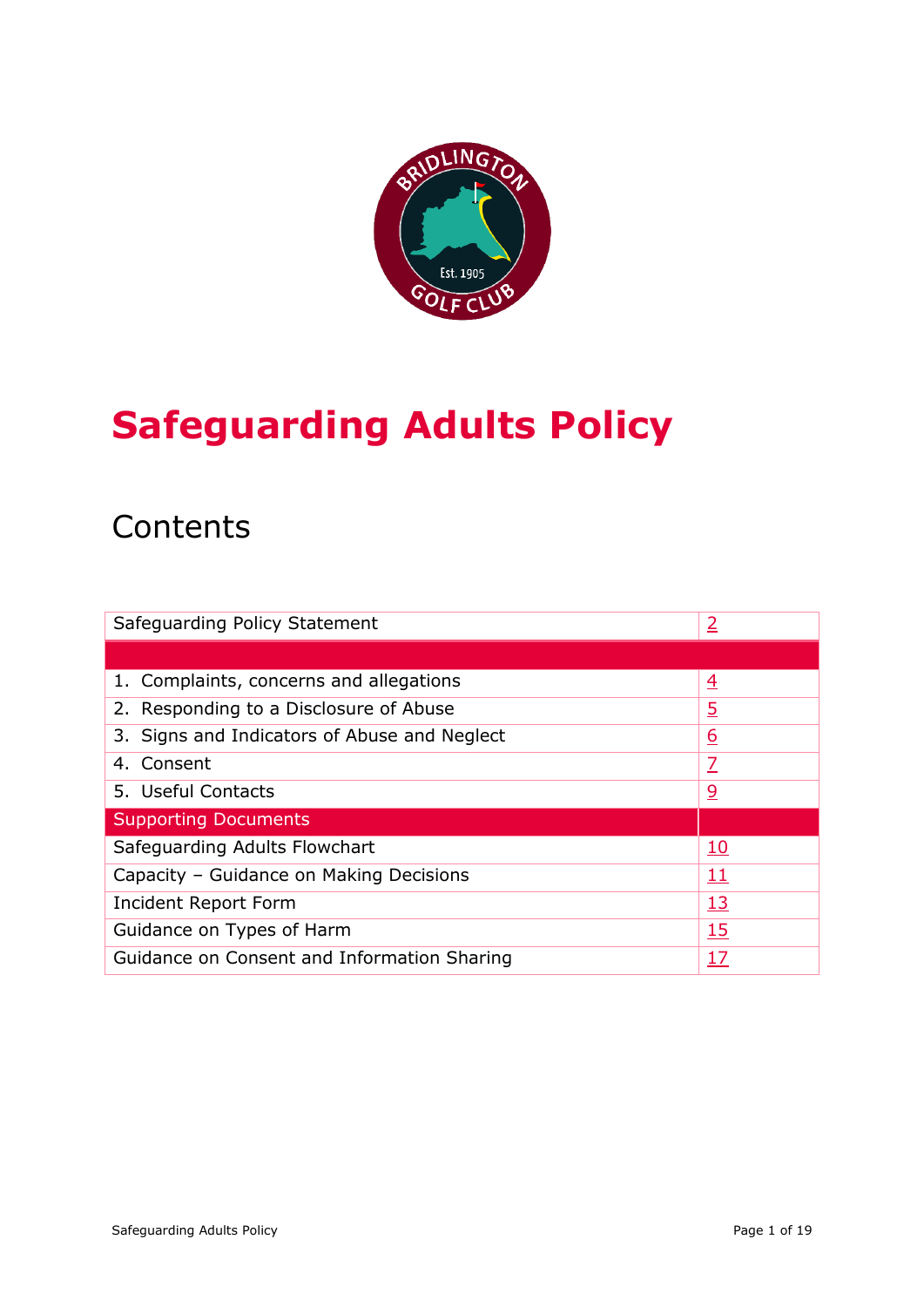### Safeguarding Adults Policy

### <span id="page-1-0"></span>**Introduction**

Bridlington Golf Club is committed to creating and maintaining a safe and positive environment for all individuals involved in golf.

Safeguarding duties apply to an adult who:

- Has needs for care and support (whether or not the local authority is meeting any of those needs) and;
- Is experiencing, or is at risk of, abuse or neglect; and;
- As a result of those care and support needs is unable to protect themselves from either the risk of, or the experience of, abuse or neglect.

### Principles in relation to adults at risk

The Care and Support Statutory Guidance Section 14.13 sets out the following six key principles which underpin all adult safeguarding work:

- Empowerment: People being supported and encouraged to make their own decisions and informed consent.
- Prevention: It is better to take action before harm occurs.
- Proportionality: The least intrusive response appropriate to the risk presented.
- Protection: Support and representation for those in greatest need.
- Partnership: Local solutions through services working with their communities. Communities have a part to play in preventing, detecting and reporting neglect and abuse.
- Accountability: Accountability and transparency in delivering safeguarding.

**Making safeguarding personal** is the concept that adult safeguarding should be person led and outcome focused. It engages the person in a conversation about how best to respond to their safeguarding situation in a way that enhances involvement, choice and control. As well as improving quality of life, well-being and safety.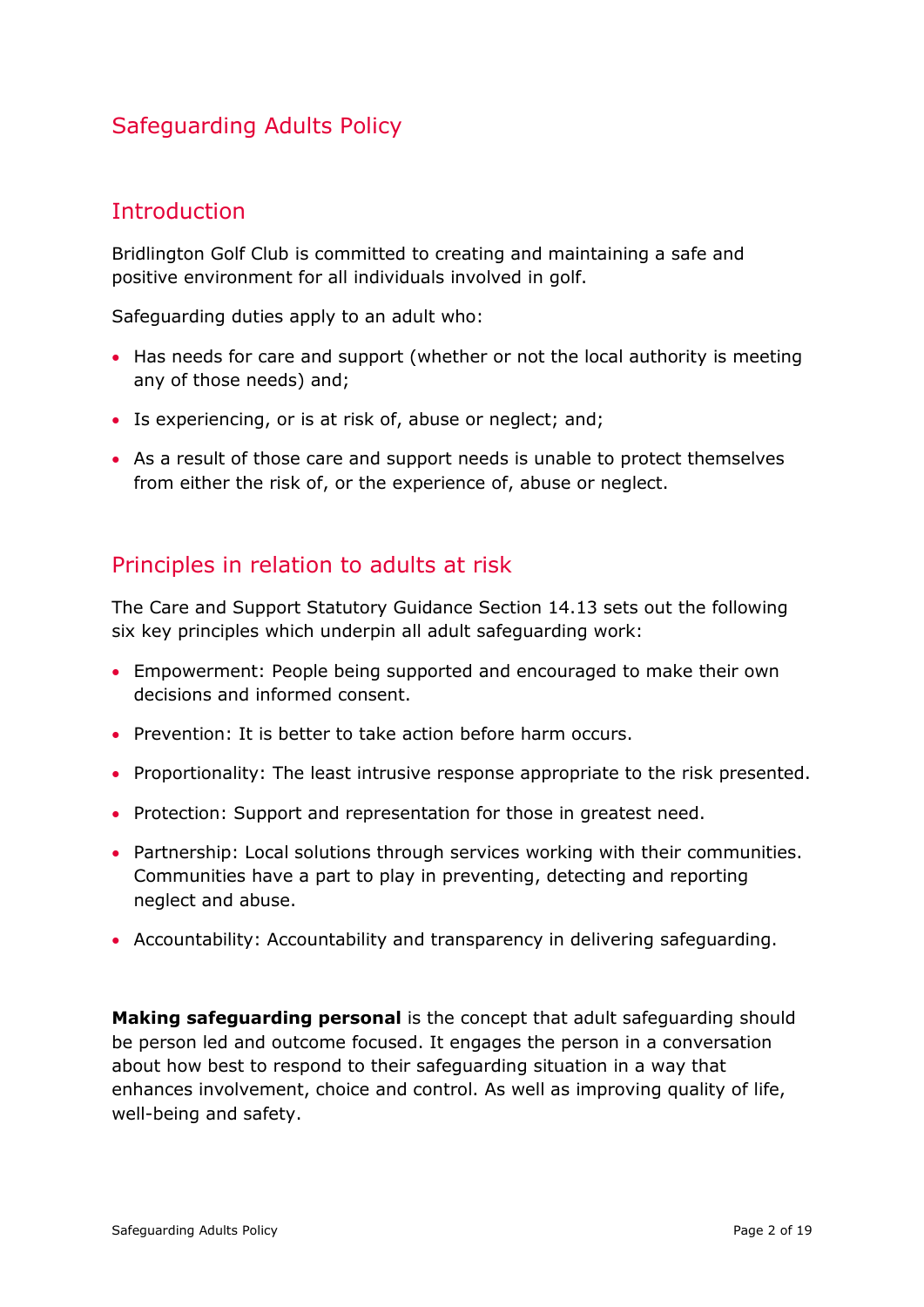Wherever possible discuss safeguarding concerns with the adult to get their view of what they would like to happen and keep them involved in the safeguarding process, seeking their consent to share information outside of the organisation where necessary.

The principles of the Mental Capacity Act 2005 (MCA) state that every individual has the right to make their own decisions and provides the framework for this to happen.

In addition Bridlington Golf Club recognises the following principles which underpin our work with all groups and individuals who may have additional needs for support and protection:

- It is every adult's right to be protected from abuse irrespective of their age, gender identity, faith or religion, culture, ethnicity, sexual orientation, background, economic position, marital status, disability or level of ability.
- All staff and volunteers share the responsibility for the protection of adults at risk and will show respect and understanding for their rights, safety and welfare.
- The additional vulnerability of disabled adults (including those with invisible disabilities, learning and communication differences) is recognised.
- Allegations of abuse or concerns about the welfare of any adult will be treated seriously and will be responded to swiftly and appropriately.
- Bridlington Golf Club recognises the role and responsibilities of the statutory agencies in safeguarding adults and is committed to complying with the procedures of the Local Safeguarding Adults Boards.
- Confidentiality will be maintained appropriately at all times and the adult's safety and welfare must be the overriding consideration when making decisions on whether or not to share information about them.
- Bridlington Golf Club will support all adults to understand their roles and responsibilities with regards to safeguarding and protecting adults at risk, including the responsibility to report all concerns in line with Bridlington Golf Club safeguarding adults policy and procedures.
- All participants involved in golfing activities have the right to be listened to with respect and to be heard.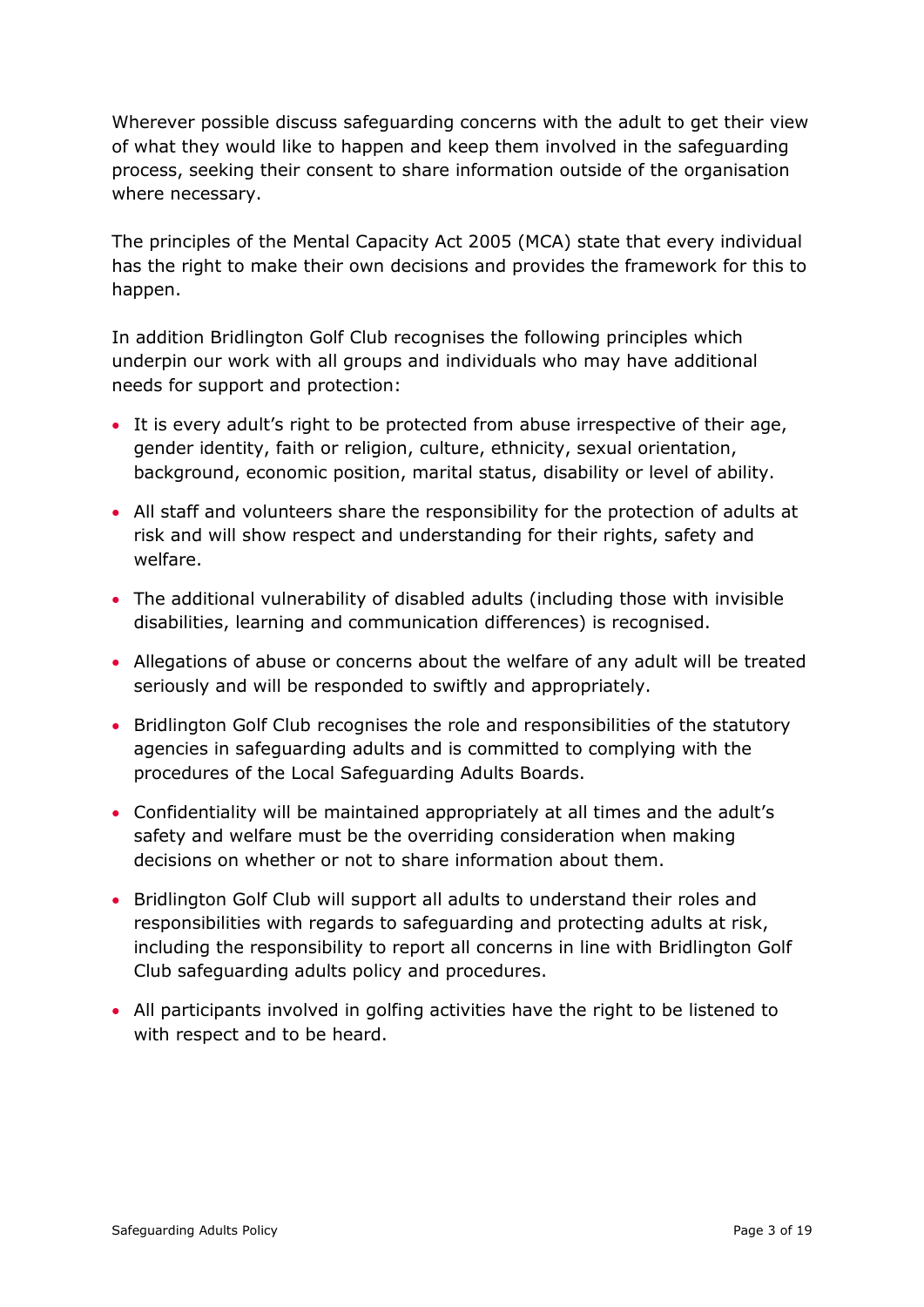### Guidance and legislation

The practices and procedures within this policy are based on the principles contained within the UK and legislation and Government Guidance and have been developed to complement the Safeguarding Adults Boards policy and procedures, and take the following into consideration:

- The Care Act 2014
- The Protection of Freedoms Act 2012
- Domestic Violence, Crime and Victims (Amendment ) Act 2012
- The Equality Act 2010
- The Safeguarding Vulnerable Groups Act 2006
- Mental Capacity Act 2005
- Sexual Offences Act 2003
- The Human Rights Act 1998
- The Data Protection Act 2018

### Responsibilities and implementation

Bridlington Golf Club will seek to promote the principles of safeguarding by:

- Reviewing Bridlington Golf Club policy and procedures every three years or whenever there is a major change in legislation.
- Giving guidance on appropriate recruitment procedures to assess the suitability of volunteers and staff working with vulnerable groups.
- Following procedures to report welfare concerns and allegations about the behaviour of adults and ensure that all staff, volunteers, parents and participants, including children, are aware of these procedures.
- Directing club staff, volunteers & coaches to appropriate safeguarding training and learning opportunities, where this is appropriate to their role.

### <span id="page-3-0"></span>1. Complaints, concerns and allegations

**1.1** As a player, parent, carer, member of staff or volunteer you may be concerned about the welfare of an adult, become aware that abuse or poor practice is taking place, suspect abuse or poor practice may be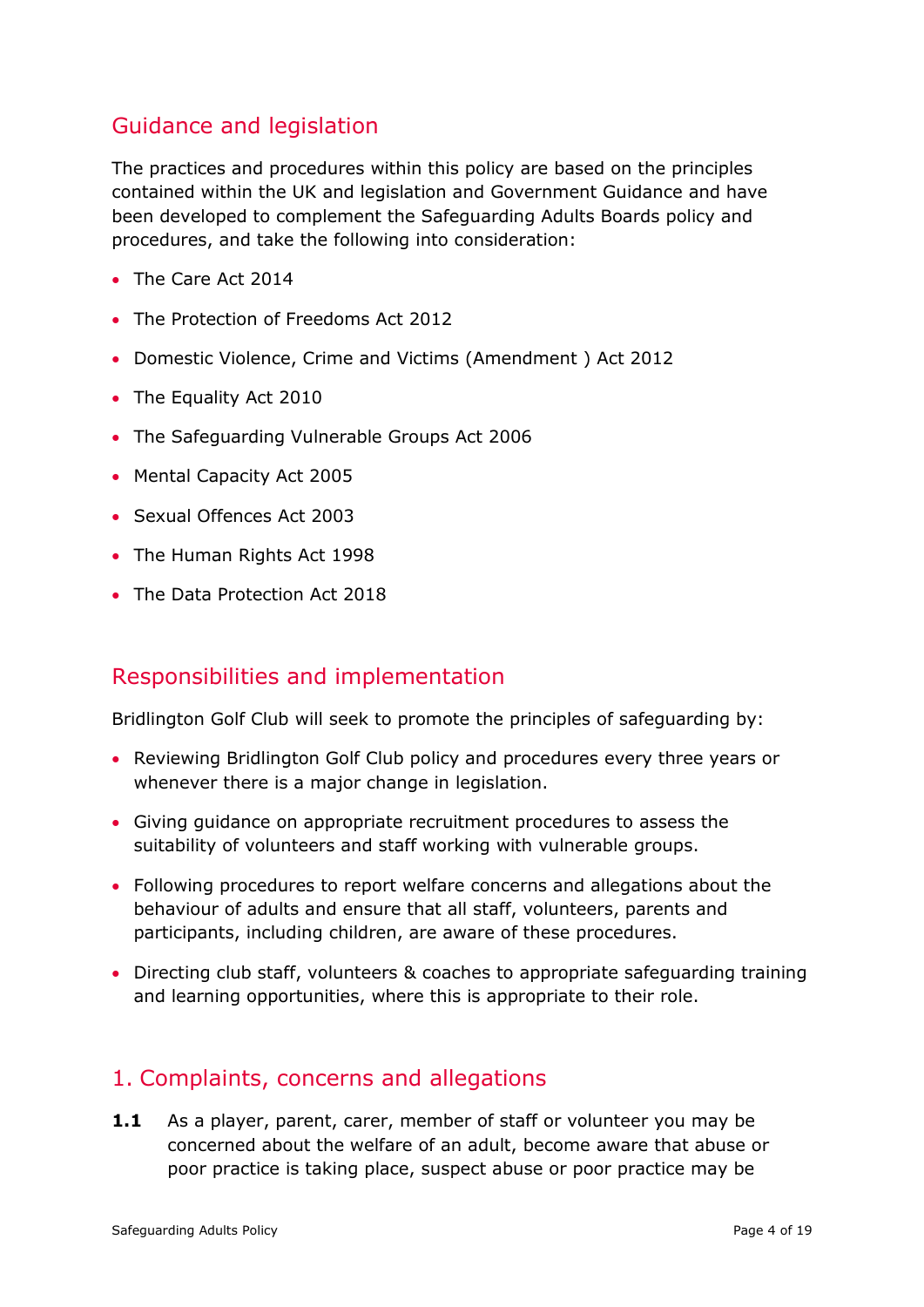occurring or be told about something that may be abuse or poor practice. These concerns should be brought to the attention of the England Golf Lead Safeguarding Officer without delay.

- **1.2** The person reporting the concern is not required to decide whether abuse has occurred, but simply has a duty to pass on their concerns and any relevant information tel: 01526 351824. All concerns will be treated in confidence. Details should only be shared on a 'need to know' basis with those who can help with the management of the concern.
- **1.3** Concerns will be recorded on an Incident Report Form and sent to England Golf Lead Safeguarding Officer and retained confidentially. The Lead Safeguarding Officer will assist with completion of this form if required, tel 01526 351824.
- **1.4** Bridlington Golf Club will work with England Golf, counties and other external agencies to take appropriate action where concerns relate to potential abuse or serious poor practice. Bridlington Golf Club disciplinary procedures will be applied and followed where possible.
- **1.5** Safeguarding adults at risk requires everyone to be committed to the highest possible standards of openness, integrity and accountability. Bridlington Golf Club supports an environment where staff, volunteers, parents/carers and the public are encouraged to raise safeguarding concerns. Anyone who reports a legitimate concern to the organisation (even if their concerns subsequently appear to be unfounded) will be supported. All concerns will be taken seriously.
- **1.6** It is important when considering your concern that you also consider the needs and wishes of the person at risk.

### <span id="page-4-0"></span>2. Responding to disclosure of abuse

- **2.1** If an adult indicates that they are being abused the person receiving the information should:
	- Stay Calm
	- Listen carefully to what is said, allowing the adult to continue at their own pace, and take it seriously.
	- Explain that it is likely the information will have to be shared with othersdo not promise to keep secrets.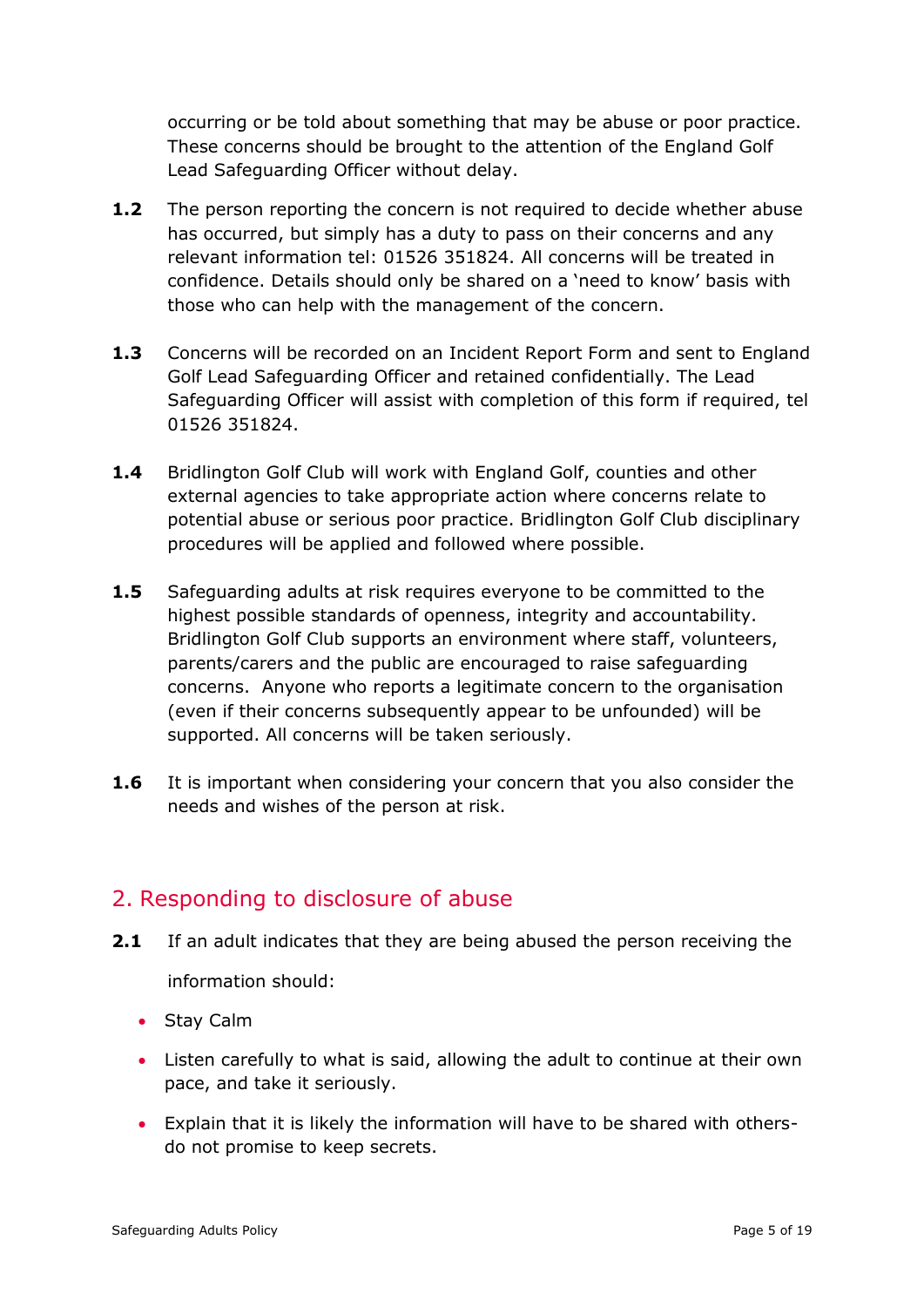- Keep questions to a minimum, only ask questions if you need to identify/ clarify what the person is telling you. Take care to distinguish between fact, observation, allegation and opinion. It is important that the information you have is accurate.
- Reassure the person that they have done the right thing in revealing the information.
- Ask them what they would like to happen next.
- Explain what you would like to do next and ask if they are happy for you to share the information in order for you to help them. As long as it does not increase the risk to the individual, you should explain to them that it is your duty to share your concern with your Lead Safeguarding Officer.
- Record in writing what was said using the adult's own words as soon as possible
- **2.2** DO NOT:
	- Dismiss the concern.
	- Panic or allow shock or distaste to show.
	- Probe for more information than is offered.
	- Make promises that cannot be kept.
	- Conduct an investigation of the case.
	- Make negative comments about the alleged perpetrator.

If the matter is urgent and relates to the immediate safety of an adult at risk then contact the police immediately. Complete and Incident Form and copy it to the England Golf Lead Safeguarding Officer within 24 hours.

### <span id="page-5-0"></span>3. Signs and indicators of abuse and neglect

- **3.1** Abuse can take place in any context. Abuse may be inflicted by anyone. Players, members, staff, volunteers or coaches may suspect that an adult is being abused or neglected outside of the club setting. There are many signs and indicators that may suggest someone is being abused or neglected, these include but are not limited to:
	- Unexplained bruises or injuries or lack of medical attention when an injury is present.
	- Person has belongings or money going missing.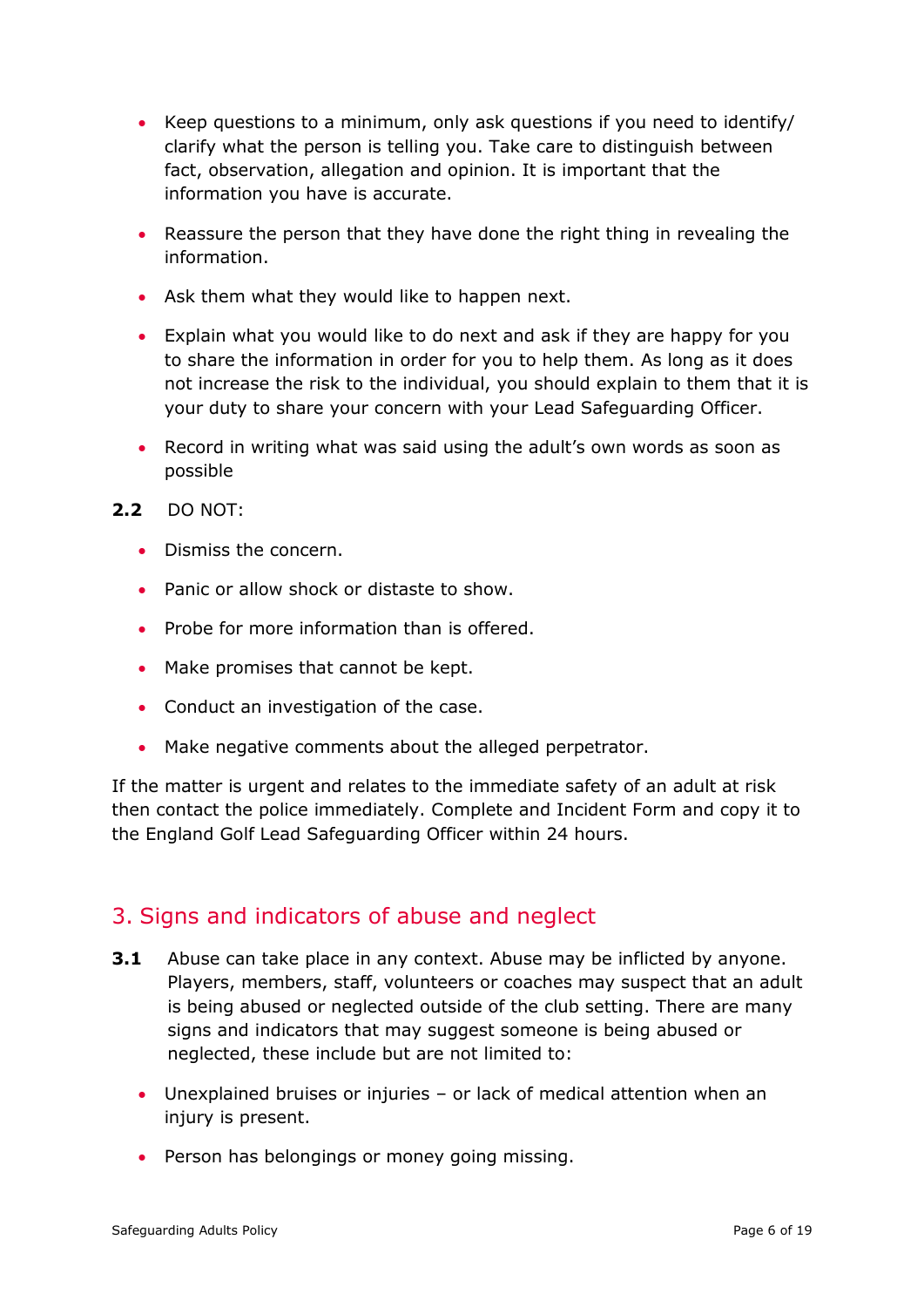- Person is not attending / no longer enjoying their sessions.
- Someone losing or gaining weight / an unkempt appearance. A change in the behaviour or confidence of a person.
- Self-harm.
- A fear of a particular group or individual.
- They may tell you / another person they are being abused i.e. a disclosure.

### <span id="page-6-0"></span>4. Consent

- **4.1** The Care Act 2014 statutory guidance advises that the first priority in safeguarding should always be to ensure the safety and well-being of the adult.
- **4.2** Adults have a general right to independence, choice and selfdetermination including control over information about themselves.
- **4.3** Bridlington Golf Club does not expect staff, coaches or volunteers to support an adult who is felt to be vulnerable or at risk through their decision making process but expects them to inform England Golf without delay so that they can clearly define the various options to help support the adult at risk to make a decision about their safety. As long as it does not increase the risk to the individual, it should be explained to them that it is their duty to share their concern with the England Golf Lead Safeguarding Officer. Consent is not required to seek guidance or share information with the National Governing Body.
- **4.4** Adults may not give their consent to the sharing of safeguarding information outside of the organisation for a number of reasons. For example, they may be unduly influenced, coerced or intimidated by another person, they may be frightened of reprisals, they may fear losing control, they may not trust social services or other partners or they may fear that their relationship with the abuser will be damaged. Reassurance and appropriate support may help to change their view on whether it is best to share information.
- **4.5** Those seeking to support the adult should consider the following:
	- Explore the reasons for the adult's objections what are they worried about?
	- Explain the concern and why you think it is important to share the information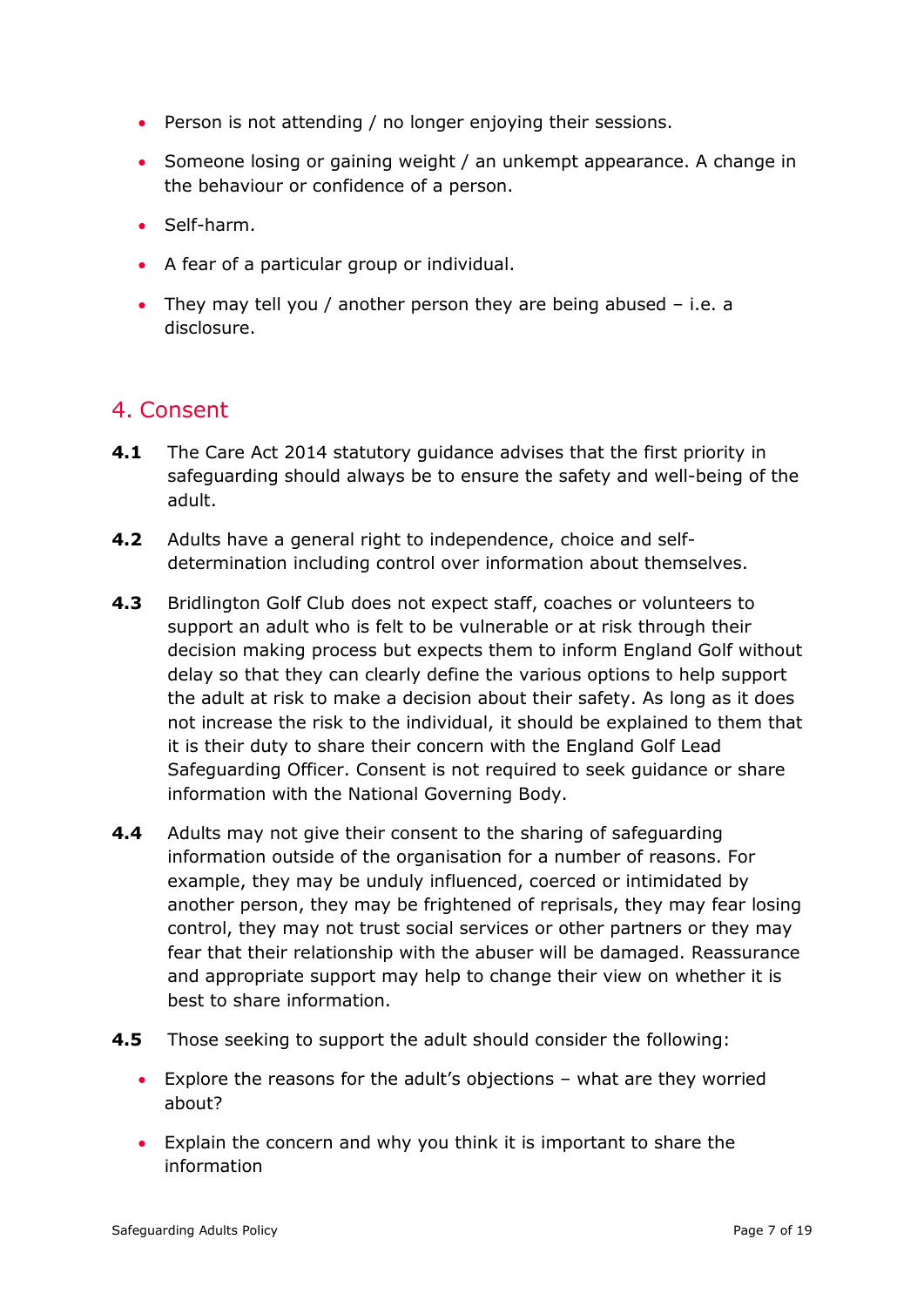- Tell the adult with whom you may be sharing the information with and why
- Explain the benefits, to them or others, of sharing information could
- they access better help and support?
- Discuss the consequences of not sharing the information could someone come to harm?
- Reassure them that the information will not be shared with anyone who does not need to know
- Reassure them that they are not alone and that support is available to them.
- **4.6** If the adult continues to refuse intervention to support them with a safeguarding concern, or requests that information about them is not shared with other safeguarding partners their wishes should be respected.
- **4.7** However, there are a number of circumstances where those seeking to support the adult can reasonably override such a decision, including but not limited to:
	- It appears that the adult lacks the mental capacity to make that decision (this must be properly explored and further guidance should be sought from the England Golf Lead Safeguarding Officer)
	- Emergency or life-threatening situations may warrant the sharing of relevant information with the emergency services without consent
	- Other people are, or may be, at risk, including children
	- A serious crime has been committed / may be prevented
	- Individuals in a Position of Trust are implicated
- **4.7.1** In such circumstances, it is important to keep a careful record of the decision-making process and guidance should be sought from the England Golf Lead Safeguarding Officer. Legal advice will be sought where appropriate. If the decision is to take action without the adult's consent, then unless it is unsafe to do so, the adult should be informed that this is being done and of the reasons why.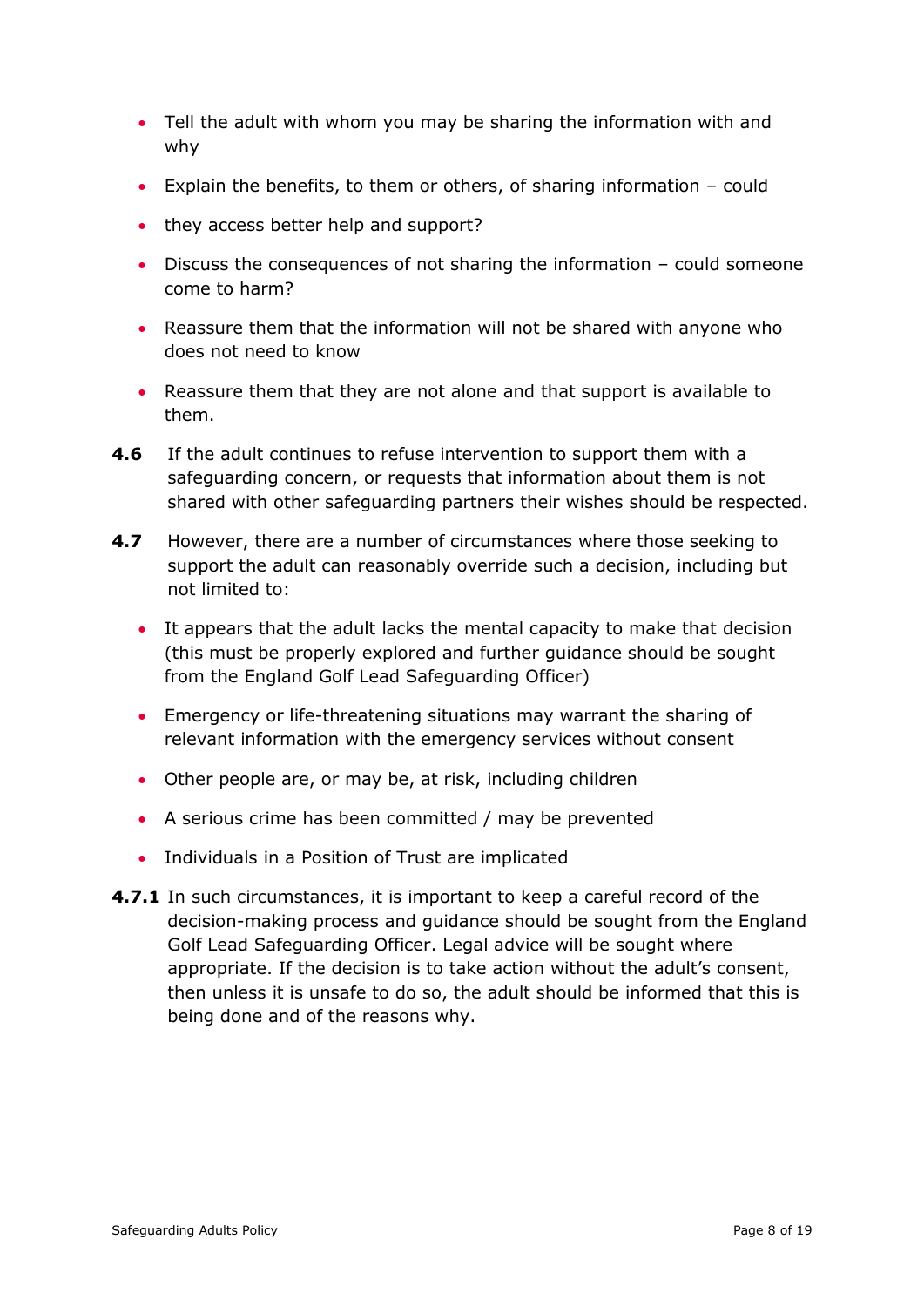### <span id="page-8-0"></span>5. Useful Contacts

England Golf Useful Contacts

| <b>Name</b>                         | <b>Address</b>                                                                                                               | <b>Number and email</b>                      |
|-------------------------------------|------------------------------------------------------------------------------------------------------------------------------|----------------------------------------------|
| Lead Safeguarding<br><b>Officer</b> | <b>England Golf</b><br><b>National Golf Centre</b><br>The Broadway<br><b>Woodhall Spa</b><br>Lincolnshire<br><b>LN10 6PU</b> | 01526 351824<br>safeguarding@englandgolf.org |

#### Local Contacts

| <b>Name</b>                                                                              | <b>Address</b>                                                                                | <b>Number and email</b>                                                    |
|------------------------------------------------------------------------------------------|-----------------------------------------------------------------------------------------------|----------------------------------------------------------------------------|
| East Riding of<br>Yorkshire<br><b>County Council</b><br>- Safeguarding<br><b>Adults</b>  | County Hall,<br>Cross Street,<br>Beverley,<br>East Riding of<br>Yorkshire,<br><b>HU17 9BA</b> | $(01482)$ 396940<br>$E$ -mail:<br>safeguardingadultsteam@eastriding.gov.uk |
| East Riding of<br>Yorkshire<br>County Council-<br>Social Care-<br>Emergency<br>Duty Team | County Hall,<br>Cross Street,<br>Beverley,<br>East Riding of<br>Yorkshire,<br><b>HU17 9BA</b> | $(01377)$ 241273<br>E-mail:<br>emergency.duty.team@eastriding.gov.uk       |

#### National Contacts

| Name                                                                 | <b>Website</b>        | <b>Number and email</b>                              |
|----------------------------------------------------------------------|-----------------------|------------------------------------------------------|
| Ann Craft Trust -<br>Safeguarding<br>Adults in Sport and<br>Activity | www.anncrafttrust.org | 0115 951 5400<br>Ann-Craft<br>Trust@nottingham.ac.uk |
| Samaritans                                                           |                       | 01522 782333                                         |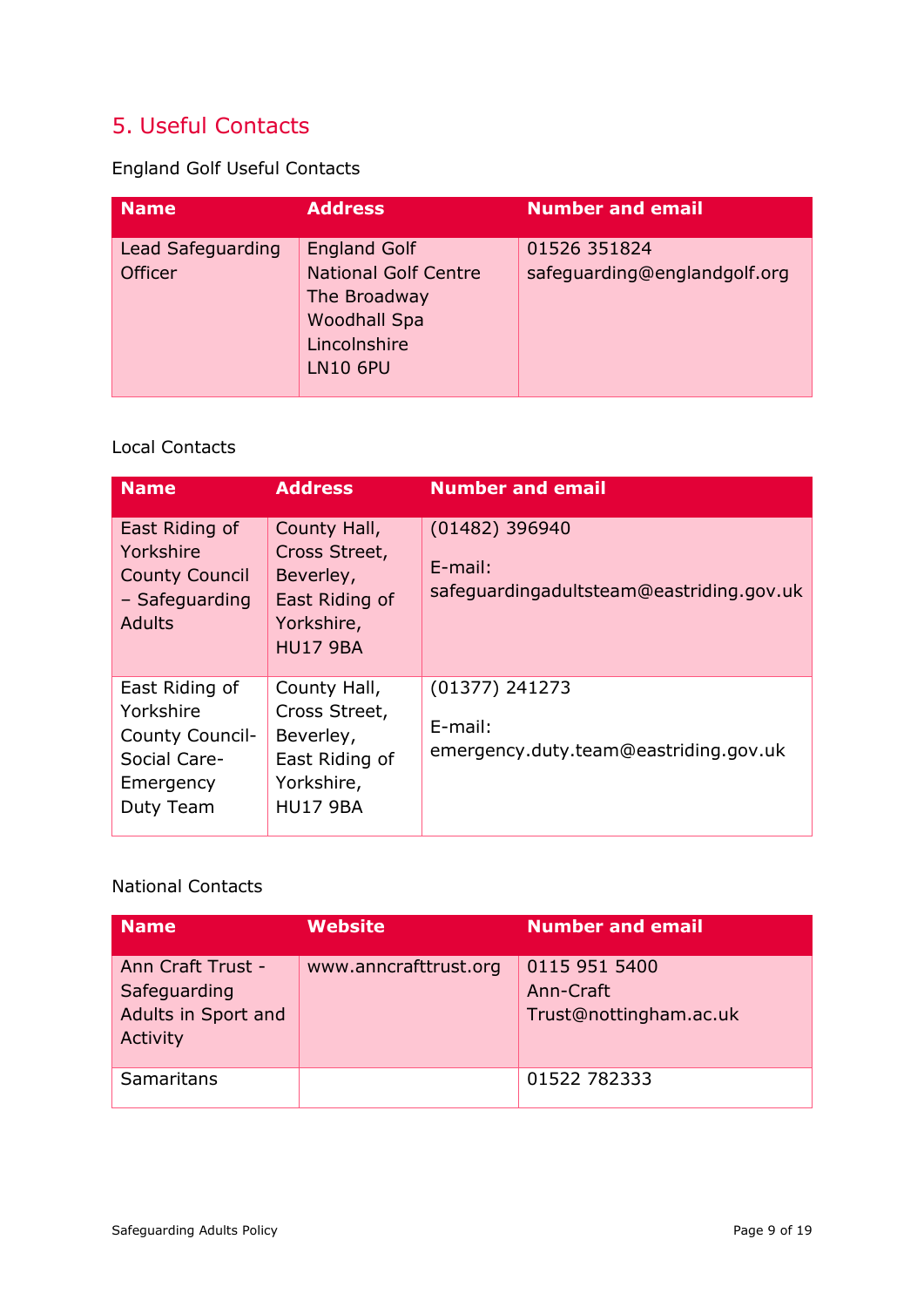### <span id="page-9-0"></span>Safeguarding Adults Flowchart What to do if you have a concern about an adult?



If the decision is to make a safeguarding referral to the Local Authority, the adult's consent should be sought wherever possible. However, if they remain at risk or others are at risk of harm you will need to report it without their consent if necessary.

### **Remember**

s settled by a sequence of the local authority for advice. It is not your duty to investigate concerns about an adult but do not ignore them – talk to the adult if possible and get in touch with someone within

\* If for any reason a Club Welfare Officer is not in post or is unavailable a principle of least delay is important. Please contact the England Golf Lead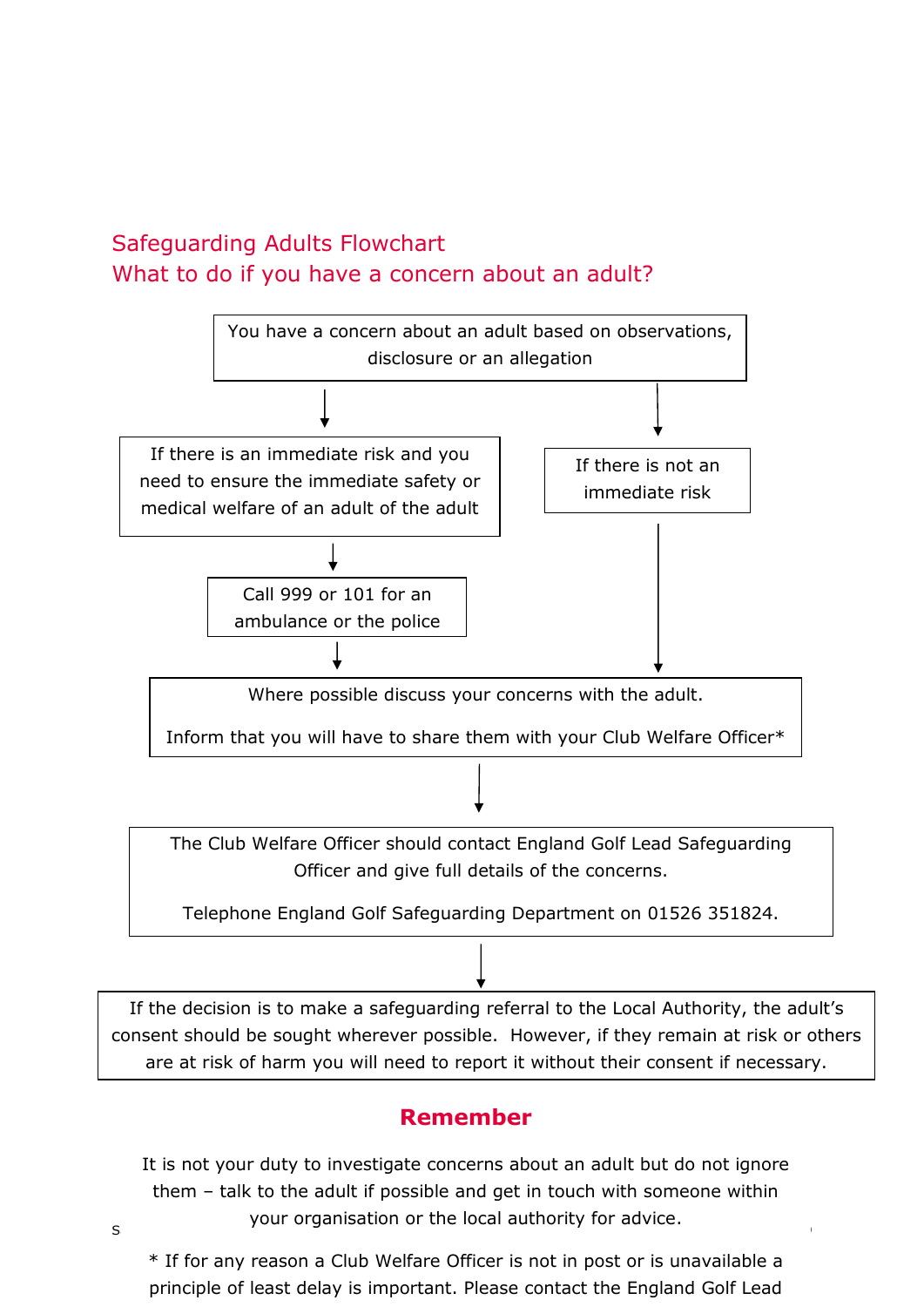### <span id="page-10-0"></span>Bridlington Golf Club

### Capacity – Guidance on Making Decisions

The issue of capacity or decision making is a key one in safeguarding adults. It is useful for organisations to have an overview of the concept of capacity.

We make many decisions every day, often without realising. We make so many decisions that it's easy to take this ability for granted.

But some people are only able to make some decisions, and a small number of people cannot make any decisions. Being unable to make a decision is called "lacking capacity".

To make a decision we need to:

- Understand information
- Remember it for long enough
- Think about the information
- Communicate our decision

A person's ability to do this may be affected by things like learning disability, dementia, mental health needs, acquired brain injury, and physical ill health.

The Mental Capacity Act 2005 (MCA) states that every individual has the right to make their own decisions and provides the framework for this to happen.

The MCA is about making sure that people over the age of 16 have the support they need to make as many decisions as possible.

The MCA also protects people who need family, friends, or paid support staff to make decisions for them because they lack capacity to make specific decisions.

Our ability to make decisions can change over the course of a day**.**

Here are some examples that demonstrate how the timing of a question can affect the response:

- A person with epilepsy may not be able to make a decision following a seizure.
- Someone who is anxious may not be able to make a decision at that point.
- A person may not be able to respond as quickly if they have just taken some medication that causes fatigue.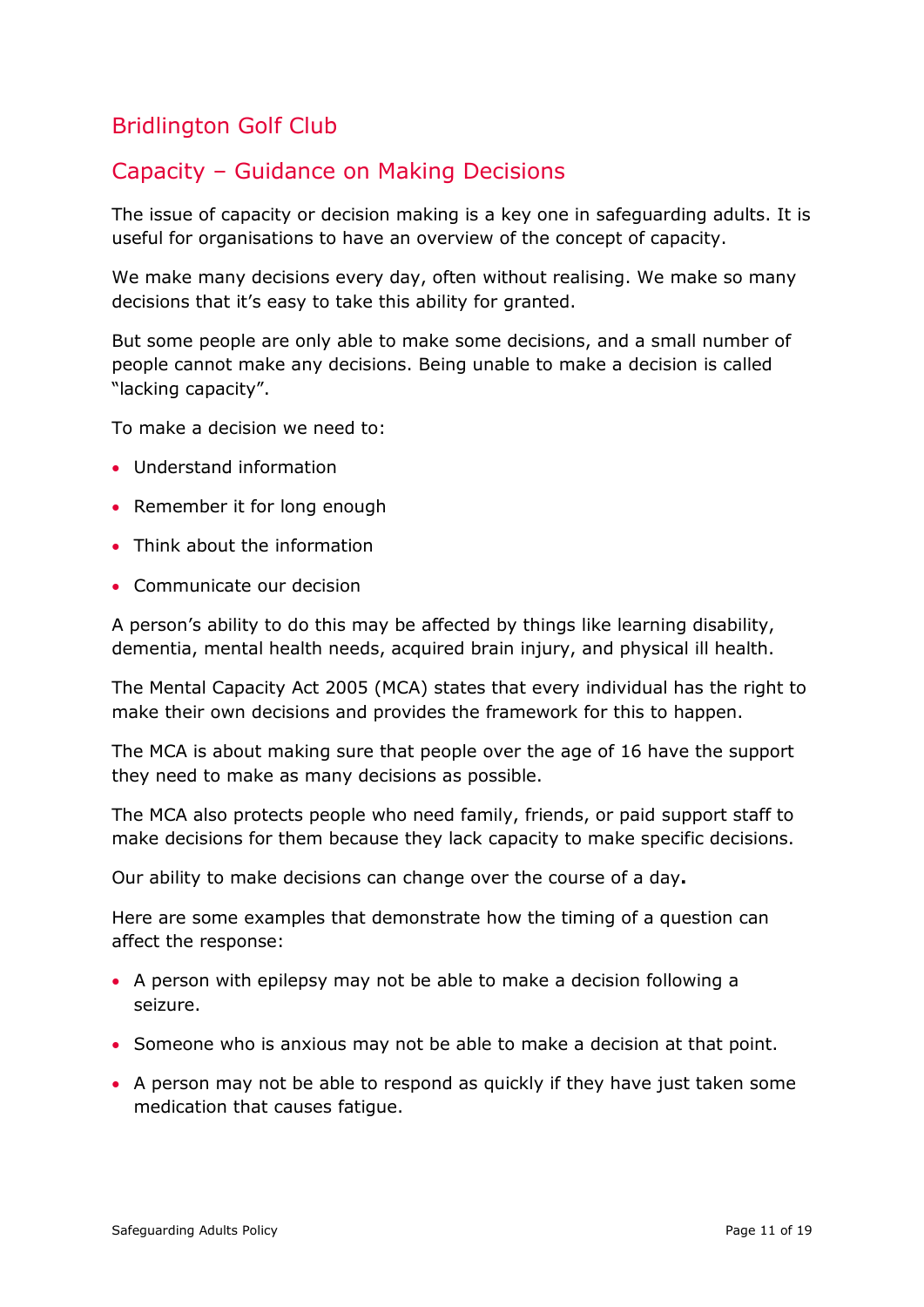In each of these examples, it may appear as though the person cannot make a decision. But later in the day, presented with the same decision, they may be able to at least be involved.

The MCA recognises that capacity is decision-specific, so no one will be labelled as entirely lacking capacity. The MCA also recognises that decisions can be about big life-changing events, such as where to live, but equally about small events, such as what to wear on a cold day.

To help you to understand the MCA, consider the following five points:

- **1.** Assume that people are able to make decisions, unless it is shown that they are not. If you have concerns about a person's level of understanding, you should check this with them, and if applicable, with the people supporting them.
- **2.** Give people as much support as they need to make decisions. You may be involved in this – you might need to think about the way you communicate or provide information, and you may be asked your opinion.
- **3.** People have the right to make unwise decisions. The important thing is that they understand the implications. If they understand the implications, consider how risks might be minimised.
- **4.** If someone is not able to make a decision, then the person helping them must only make decisions in their "best interests". This means that the decision must be what is best for the person, not for anyone else. If someone was making a decision on your behalf, you would want it to reflect the decision you would make if you were able to.
- **5.** Find the least restrictive way of doing what needs to be done.

### Remember

- You should not discriminate or make assumptions about someone's ability to make decisions, and you should not pre-empt a "best-interests" decision merely on the basis of a person's age, appearance, condition, or behaviour.
- When it comes to decision-making, you could be involved in a minor way, or asked to provide more detail. The way you provide information might influence a person's ultimate decision. A person may be receiving support that is not in line with the MCA, so you must be prepared to address this.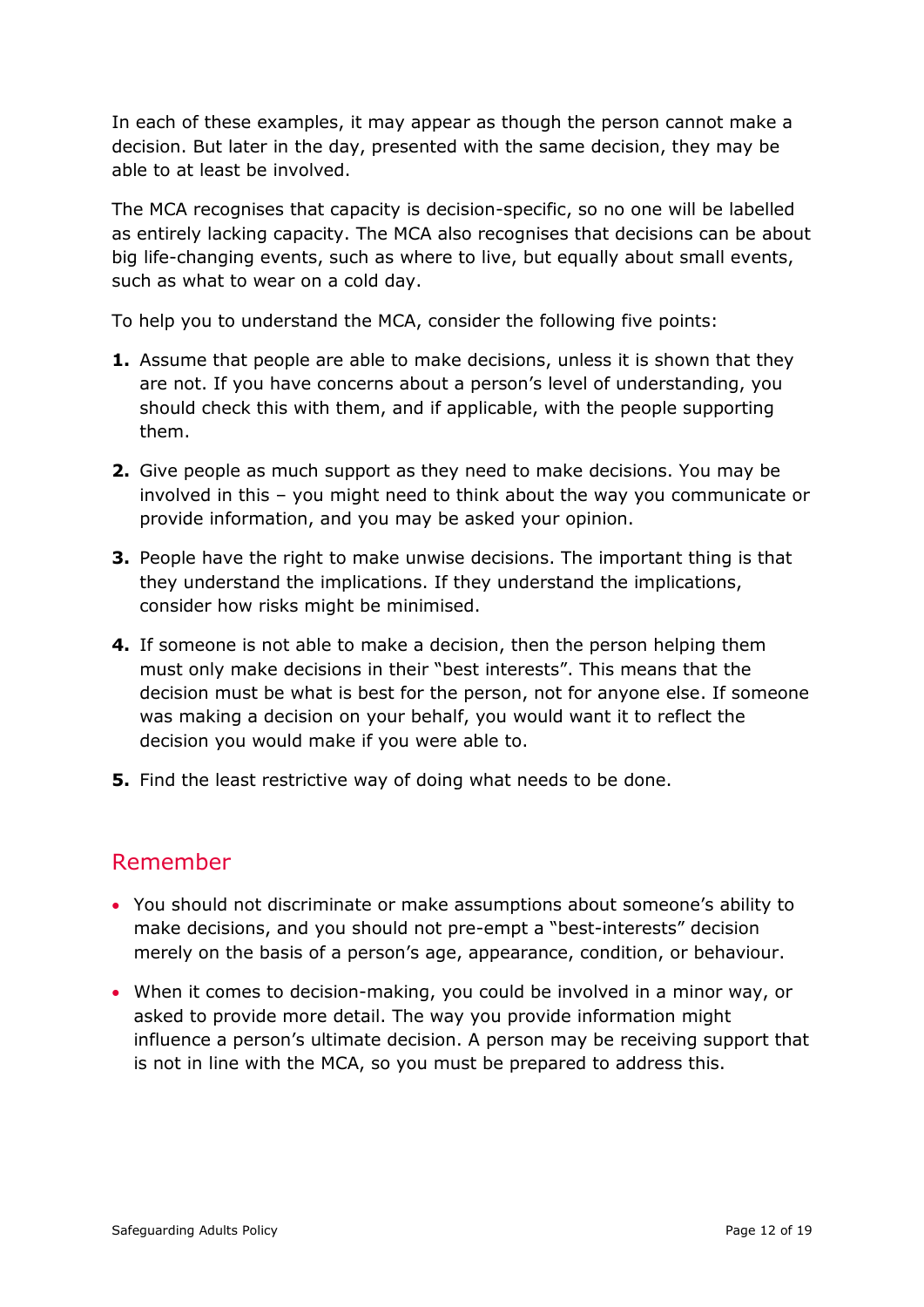### <span id="page-12-0"></span>Incident Report Form

| Recorder's Name: |               |
|------------------|---------------|
| Address:         |               |
| Post Code:       | Telephone No: |

| Name of Identified Adult: |               |
|---------------------------|---------------|
| Address:                  |               |
| Post Code:                | Telephone No: |

| Complainant's Name: |               |
|---------------------|---------------|
| Address:            |               |
| Post Code:          | Telephone No: |

| Details of the allegations: [include: date; time; location; and nature of the<br>incident.] |
|---------------------------------------------------------------------------------------------|
| Additional information: [include: witnesses; corroborative statements; etc.]                |
|                                                                                             |
|                                                                                             |
|                                                                                             |
| Have you discussed your concerns with the adult? What are their views?                      |
|                                                                                             |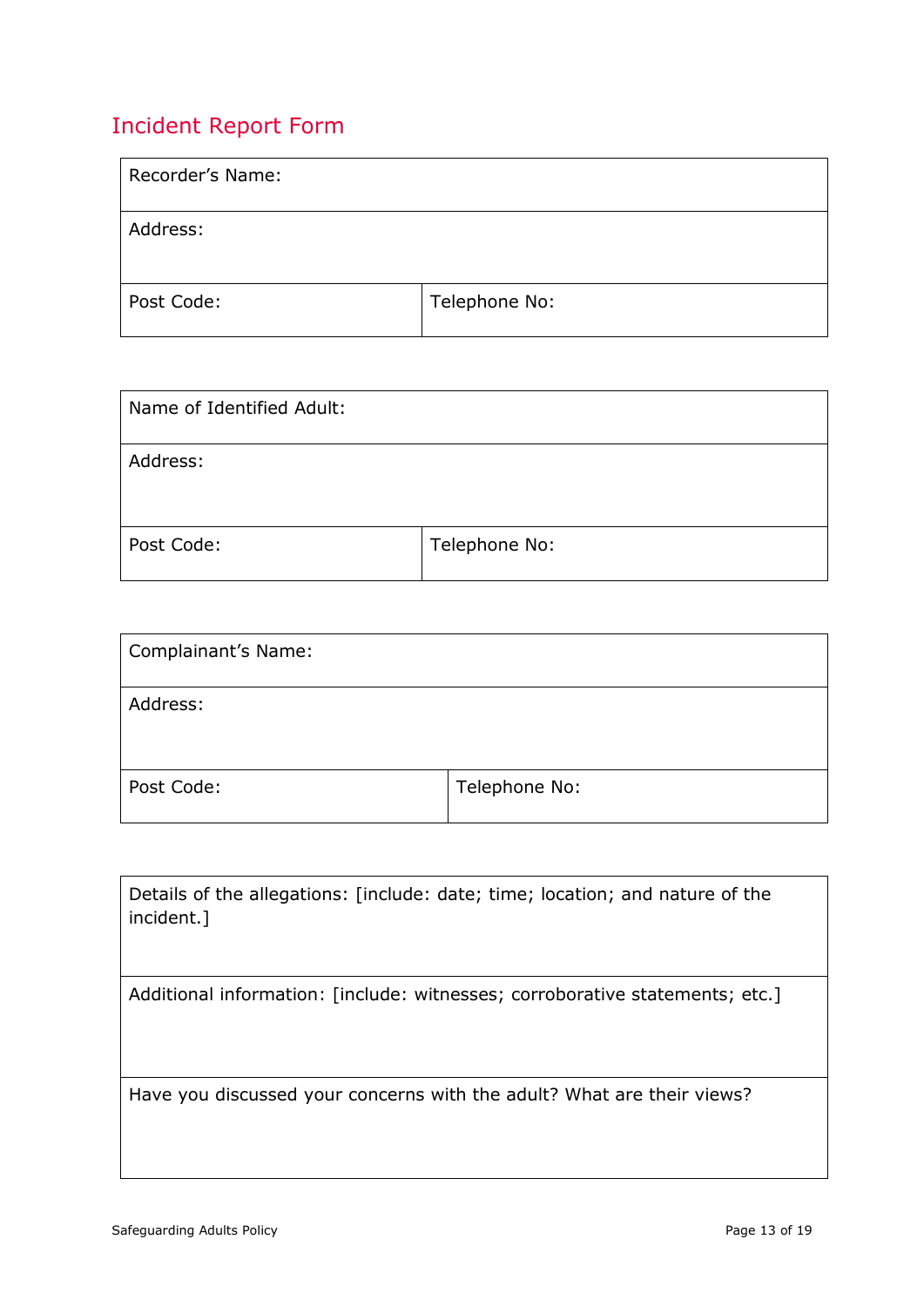| England Golf Safeguarding department notified (01526 351824) |  |  |
|--------------------------------------------------------------|--|--|
|--------------------------------------------------------------|--|--|

Case Number (if allocated):

Name of person spoken to:

Date: Time: Time: Time: Time: Time: Time: Time: Time: Time: Time: Time: Time: Time: Time: Time: Time: Time: Time: Time: Time: Time: Time: Time: Time: Time: Time: Time: Time: Time: Time: Time: Time: Time: Time: Time: Time:

Action taken:

Date: Time: Time: Time: Time: Time: Time: Time: Time: Time: Time: Time: Time: Time: Time: Time: Time: Time: Time: Time: Time: Time: Time: Time: Time: Time: Time: Time: Time: Time: Time: Time: Time: Time: Time: Time: Time:

Signature of Recorder:

Signature of Complainant:

#### **Data protection:**

England Golf Safeguarding Department may use the information in this form (together with other information they obtain as a result of any investigation) to investigate the alleged incident and to take whatever action is deemed appropriate, in accordance with their Safeguarding Adults Policy and Procedures.

Strict confidentiality will be maintained and information will only be shared on a "need to know" basis in the interests of safeguarding. This may involve disclosing certain information to a number of organisations and individuals including relevant clubs and County bodies, individuals that are the subject of an investigation and/or Statutory agencies such as the Police and Adult Social Care.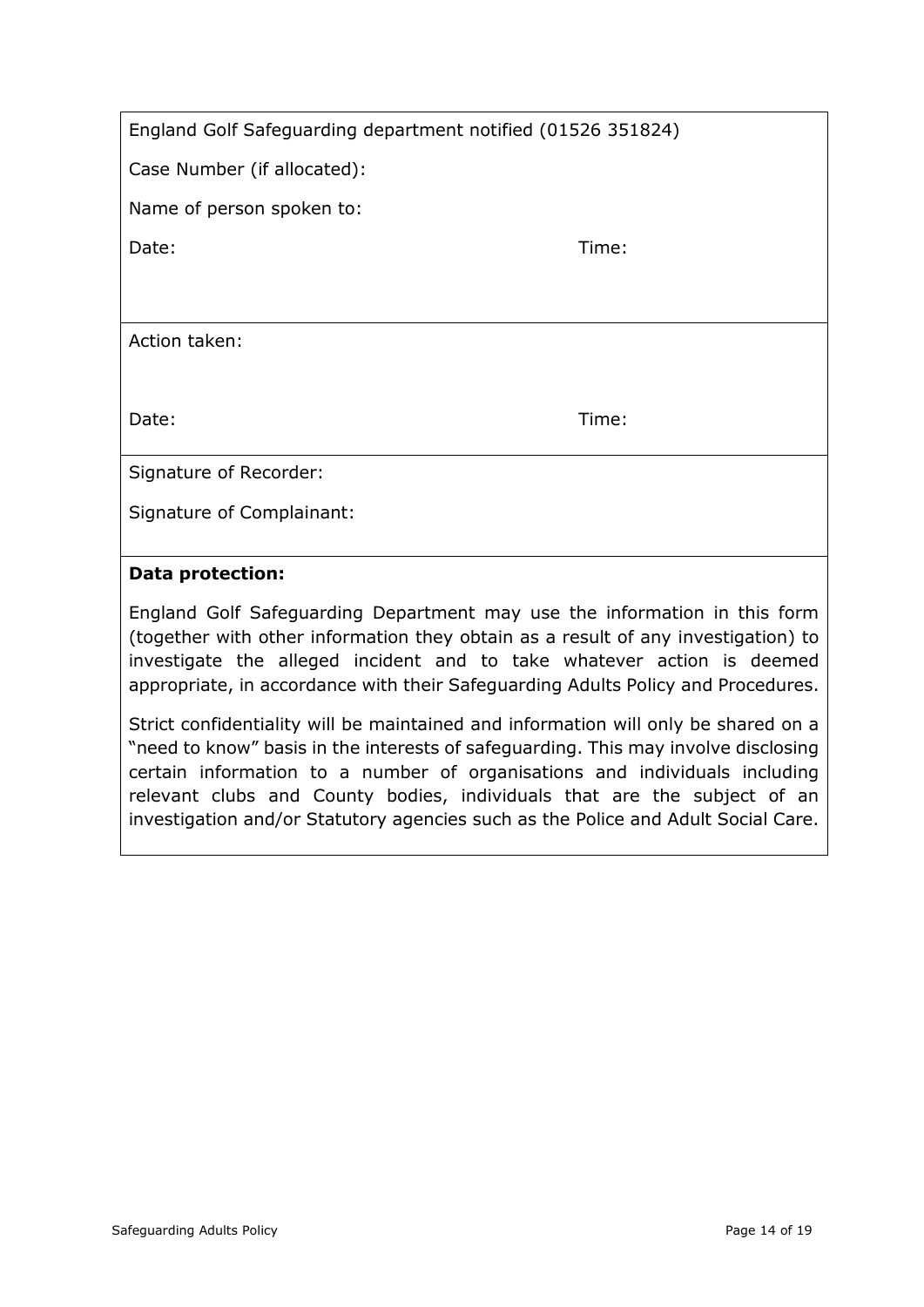### <span id="page-14-0"></span>Bridlington Golf Club

### Guidance on types of harm

#### **The Care Act 2014 recognises 10 categories of abuse that may be experienced by adults.**

#### **Self-neglect**

This covers a wide range of behaviour: neglecting to care for one's personal hygiene, health or surroundings and includes behaviour such as hoarding.

#### **Modern Slavery**

This encompasses slavery, human trafficking, forced labour and domestic servitude.

#### **Domestic Abuse**

This includes psychological, physical, sexual, financial and emotional abuse perpetrated by anyone within a person's family. It also includes so called 'honour' based violence.

#### **Discriminatory**

Discrimination is abuse which centres on a difference or perceived difference particularly with respect to race, gender or disability or any of the protected characteristics of the Equality Act.

#### **Organisational**

This includes neglect and poor care practice within an institution or specific care setting such as a hospital or care home, for example, or in relation to care provided in one's own home. This may range from one off incidents to on-going ill-treatment. It can be through neglect or poor professional practice as a result of the structure, policies, processes and practices within an organisation.

#### **Physical**

This includes hitting, slapping, pushing, kicking, misuse of medication, restraint or inappropriate sanctions.

#### **Sexual**

This includes rape, indecent exposure, sexual harassment, inappropriate looking or touching, sexual teasing or innuendo, sexual photography, subjection to pornography or witnessing sexual acts, indecent exposure and sexual assault or sexual acts to which the adult has not consented or was pressured into consenting.

#### **Financial or material**

This includes theft, fraud, internet scamming, coercion in relation to an adult's financial affairs or arrangements, including in connection with wills, property, inheritance or financial transactions, or the misuse or misappropriation of property, possessions or benefits.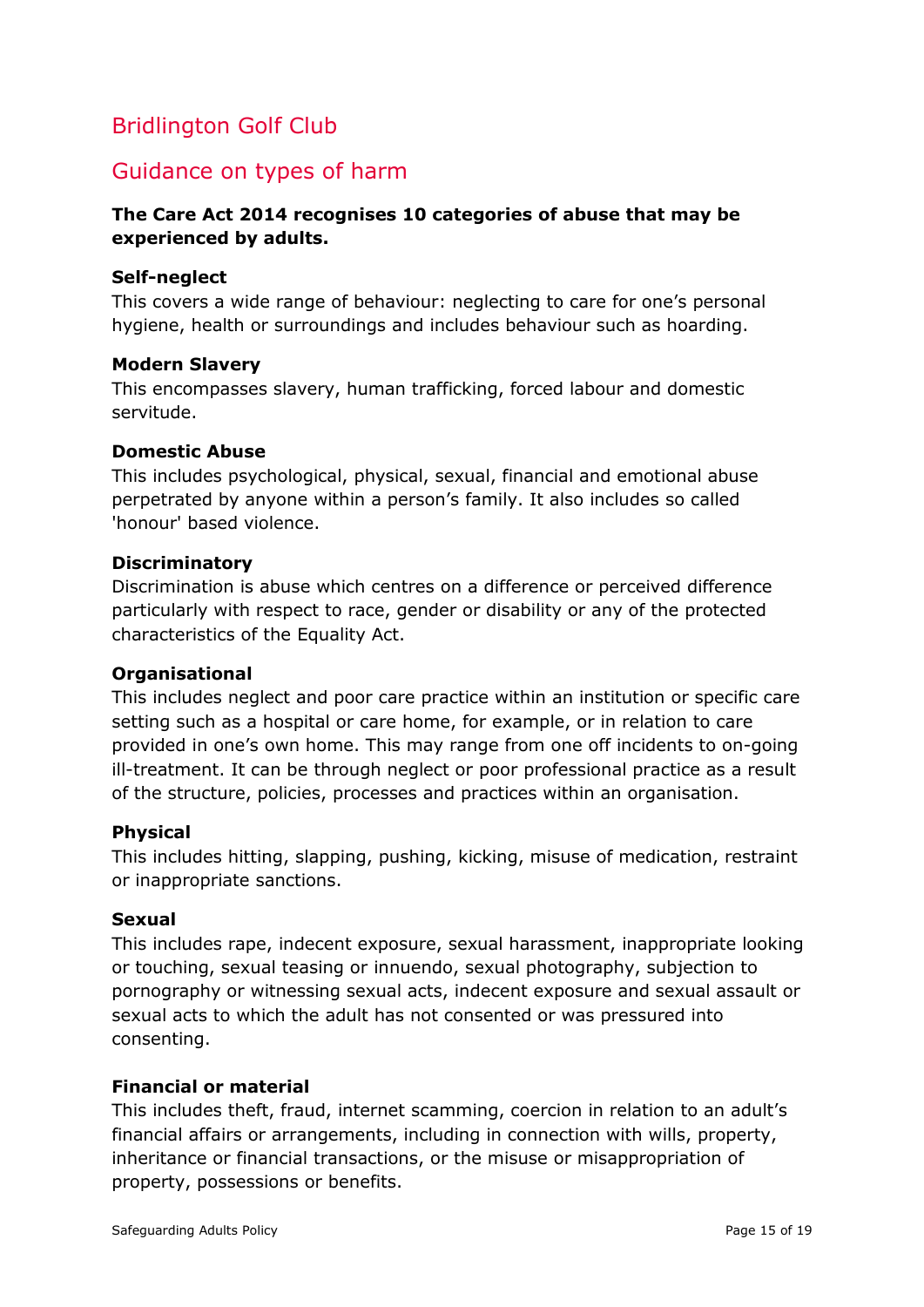#### **Neglect/Acts of omission**

This includes ignoring medical or physical care needs, failing to provide access to appropriate health social care or educational services, the withholding of the necessities of life, such as medication, adequate nutrition and heating.

#### **Emotional or psychological**

This includes threats of harm or abandonment, deprivation of contact, humiliation, blaming, controlling, intimidation, coercion, harassment, verbal abuse, isolation or withdrawal from services or supportive networks.

#### **Not included in the Care Act 2014 but also relevant to safeguarding adults in sport and physical activity:**

#### **Cyber Bullying**

Cyberbullying occurs when someone repeatedly makes fun of another person online or repeatedly picks on another person through emails or text messages, or uses online forums with the intention of harming, damaging, humiliating or isolating another person. It can be used to carry out many different types of bullying (such as racist bullying, homophobic bullying, or bullying related to special educational needs and disabilities) but instead of the perpetrator carrying out the bullying face-to-face, they use technology as a means to do it.

#### **Forced marriage**

This is a term used to describe a marriage in which one or both of the parties are married without their consent or against their will. A forced marriage differs from an arranged marriage, in which both parties consent to the assistance of a third party in identifying a spouse. The Anti-social Behaviour, Crime and Policing Act 2014 make it a criminal offence to force someone to marry.

#### **Mate Crime**

A 'mate crime' is when vulnerable people are befriended by members of the community who go on to exploit and take advantage of them. It may not be an illegal act but still has a negative effect on the individual. Mate Crime is carried out by someone the adult knows and often happens in private. In recent years there have been a number of Serious Case Reviews relating to people with a learning disability who were murdered or seriously harmed by people who purported to be their friend.

#### **Radicalisation**

The aim of radicalisation is to attract people to their reasoning, inspire new recruits and embed their extreme views and persuade vulnerable individuals of the legitimacy of their cause. This may be direct through a relationship, or through social media.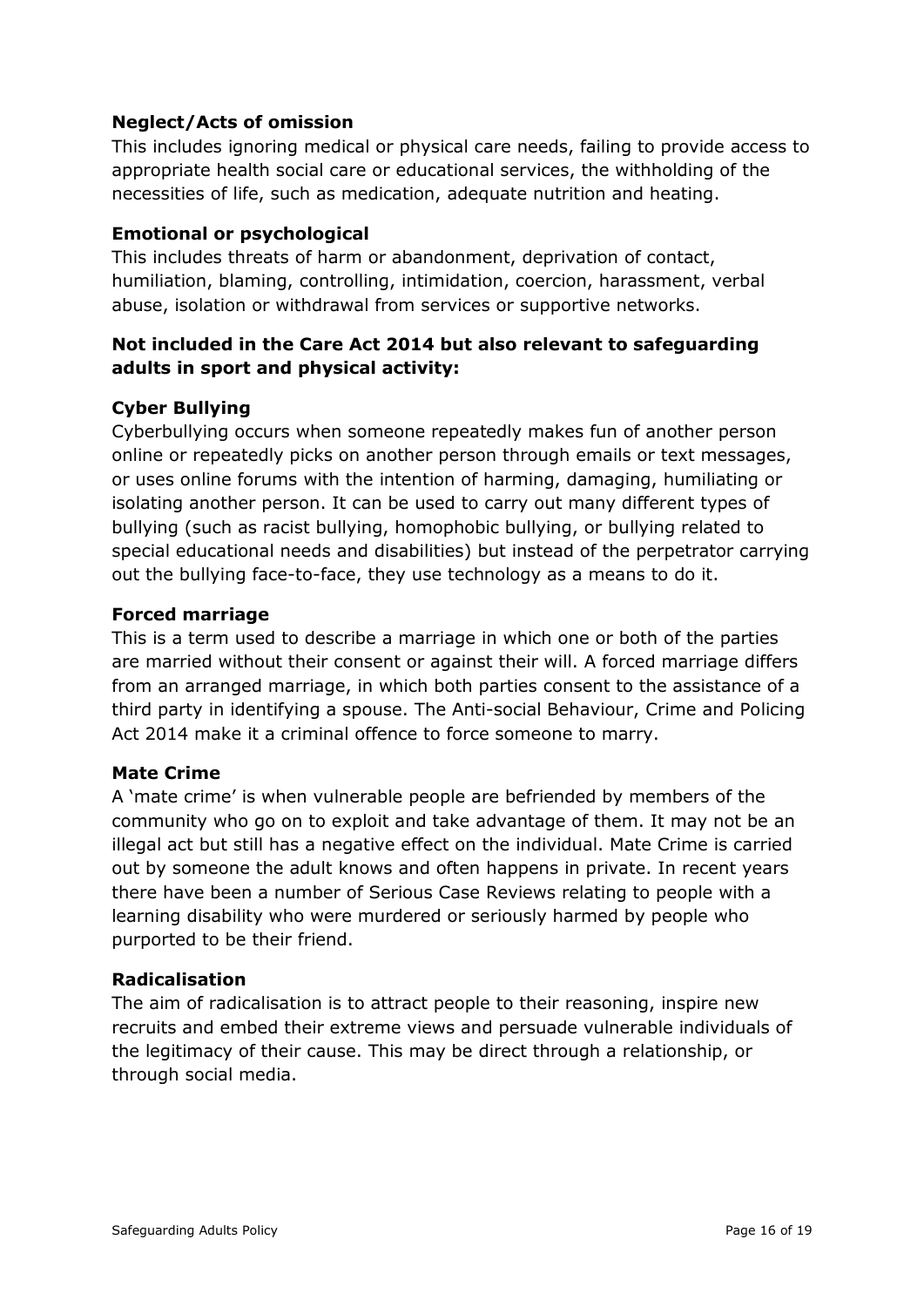### <span id="page-16-0"></span>Bridlington Golf Club

### Consent and Information Sharing

Workers and volunteers within sports and physical activity organisations should always share safeguarding concerns in line with their organisation's policy, usually with their safeguarding lead or welfare officer in the first instance, except in emergency situations. As long as it does not increase the risk to the individual, the worker or volunteer should explain to them that it is their duty to share their concern with their safeguarding lead or welfare officer.

The safeguarding lead or welfare officer will then consider the situation and plan the actions that need to be taken, in conjunction with the adult at risk and in line with the organisation's policy and procedures and local safeguarding adults board policy and procedures.

To make an adult safeguarding referral you need to call the local safeguarding adults team. This may be part of a MASH (Multi*-*Agency Safeguarding Hub). A conversation can be had with the safeguarding adults team without disclosing the identity of the person in the first instance. If it is thought that a referral needs to be made to the safeguarding adults team, consent should be sought where possible from the adult at risk.

Individuals may not give their consent to the sharing of safeguarding information with the safeguarding adults team for a number of reasons. Reassurance, appropriate support and revisiting the issues at another time may help to change their view on whether it is best to share information.

If they still do not consent, then their wishes should usually be respected. However, there are circumstances where information can be shared without consent such as when the adult does not have the capacity to consent, it is in the public interest because it may affect other people or a serious crime has been committed. This should always be discussed with your safeguarding lead and the local authority safeguarding adults team.

If someone does not want you to share information outside of the organisation or you do not have consent to share the information, ask yourself the following questions:

- Is the adult placing themselves at further risk of harm?
- Is someone else likely to get hurt?
- Has a criminal offence occurred? This includes: theft or burglary of items, physical abuse, sexual abuse, forced to give extra money for lessons (financial abuse) or harassment.
- Is there suspicion that a crime has occurred?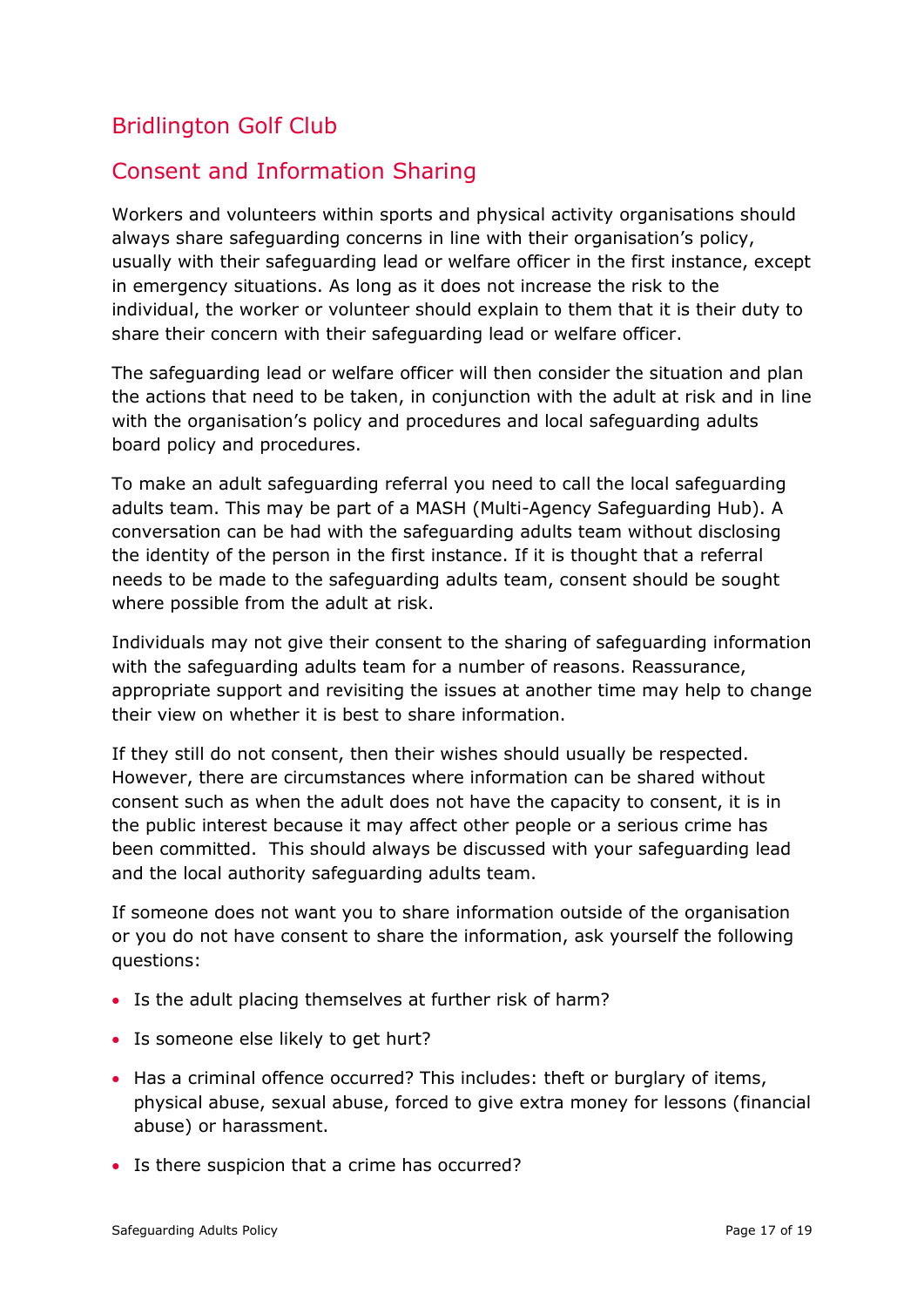If the answer to any of the questions above is 'yes' - then you can share without consent and need to share the information.

When sharing information there are seven Golden Rules that should always be followed.

- **1.** Seek advice if in any doubt
- **2.** Be transparent The Data Protection Act (DPA) is not a barrier to sharing information but to ensure that personal information is shared appropriately; except in circumstances where by doing so places the person at significant risk of harm.
- **3.** Consider the public interest Base all decisions to share information on the safety and well-being of that person or others that may be affected by their actions.
- **4.** Share with consent where appropriate Where possible, respond to the wishes of those who do not consent to share confidential information. You may still share information without consent, if this is in the public interest.
- **5.** Keep a record Record your decision and reasons to share or not share information.
- **6.** Accurate, necessary, proportionate, relevant and secure Ensure all information shared is accurate, up-to-date; necessary and share with only those who need to have it.
- **7.** Remember the purpose of the Data Protection Act (DPA) is to ensure personal information is shared appropriately, except in circumstances where by doing so may place the person or others at significant harm.

Please contact Bridlington Golf Club Welfare Officer below,